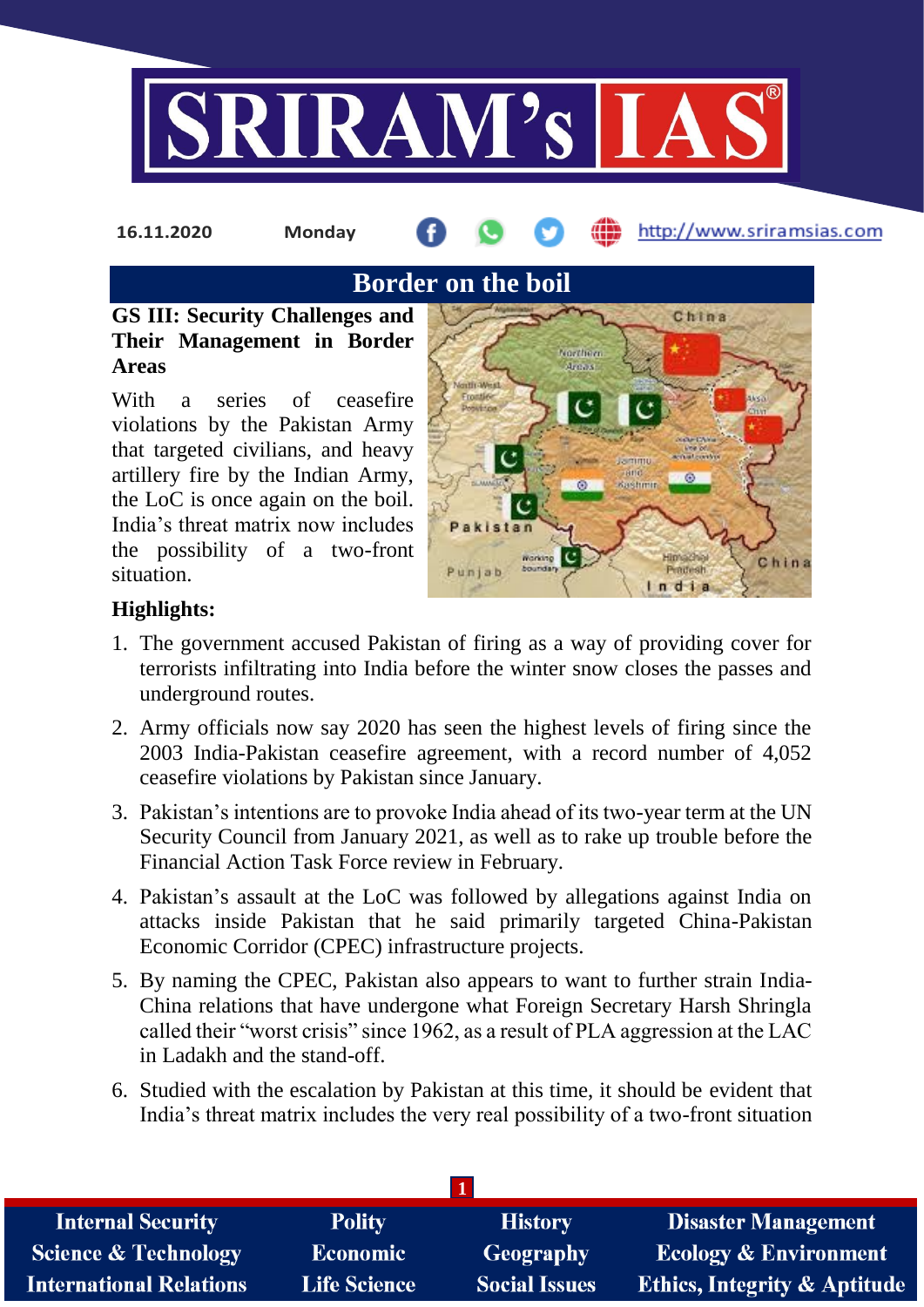

where the Army will be engaged at the LoC and the LAC simultaneously, along with a possible spike in terrorist activity in Jammu and Kashmir.

#### **Mains:**

1. India's two-front dilemma slowly turned into a nightmare with the constant threat of non-state actors adding to complexities. Suggest way ahead in diplomacy and security dimensions.

# **Suu Kyi again**

#### **GSII: Effect of Policies and Politics of Developed and Developing Countries on India's interests**

**16.11.2020 Monday**

The National League for Democracy's landslide victory in the November 8 general election in Myanmar indicates that a vast majority of its nearly 38 million voters continue to think that Daw Aung San Suu Kyi is a bulwark against the military, which ruled the



nation with an iron fist for about half a century. With her mandate, she must be more assertive against the military in Myanmar's transition.

#### **Background:**

- 1. When Ms Suu Kyi's NLD came to power after winning Myanmar's first truly contested election in 2015, hopes were high that the pro-democracy icon would spearhead the transition into a full democracy.
- 2. Ms Suu Kyi, who is barred from becoming the President by the military-era Constitution, took the levers of power as the State Counsellor in 2015. But during this time, instead of confronting the Generals or pushing to end the military's outsized influence, she appeared to have bought peace with them.
- 3. Her public defence of the Generals' handling of the operations in Rakhine State that led to the exodus of at least 740,000 Rohingya Muslims dented her image as a pro-democracy fighter and raised questions about her commitment to the country's transition.

| <b>Polity</b>       | <b>History</b>       | <b>Disaster Management</b>              |  |
|---------------------|----------------------|-----------------------------------------|--|
| <b>Economic</b>     | Geography            | <b>Ecology &amp; Environment</b>        |  |
| <b>Life Science</b> | <b>Social Issues</b> | <b>Ethics, Integrity &amp; Aptitude</b> |  |
|                     |                      |                                         |  |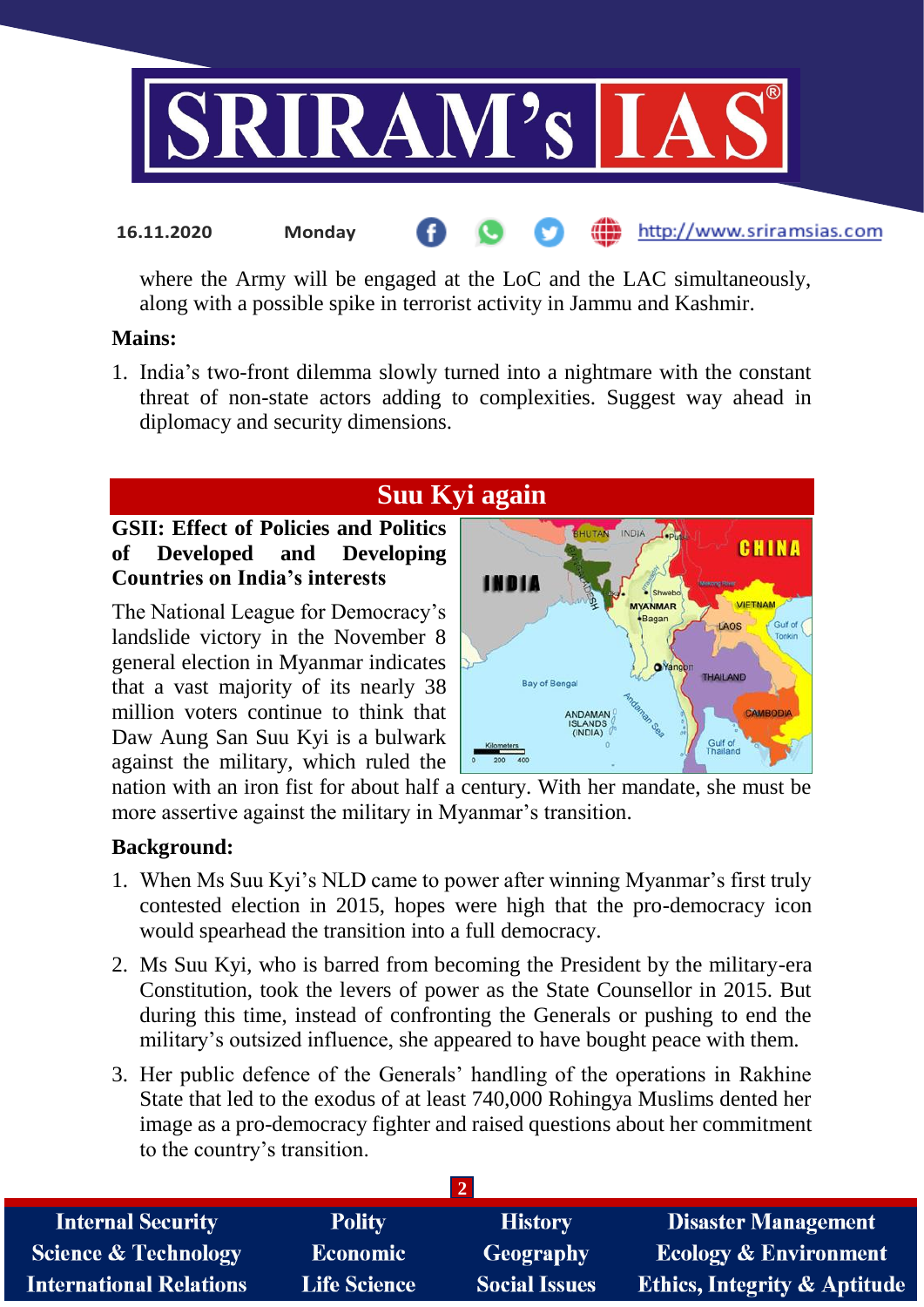

http://www.sriramsias.com **16.11.2020 Monday**

## **Statecraft of Suu Kyi**

- 1. The power struggle between the popular civilian leadership and the powerful military establishment is an ongoing reality despite the elections.
- 2. While Ms Suu Kyi avoided confronting the Generals, she remained a force between the military and the people. In a country where the memories of the military dictatorship are still fresh, it is unsurprising that Ms Suu Kyi, who built her moral and political capital in the long fight against the junta, remains the most popular leader. But when she begins her second term with another decisive victory, she would face tough questions again.
- 3. Did she win just to act as a buffer between the Generals and the voters or to lead the country into full democracy?
- 4. As the elected ruler, she will also have to address allegations of genocide and walk her talk of making peace with the ethnic minority groups.

#### **Mains:**

1. The transition of Myanmar into a full democracy will lead to multiple benefits to India. Elaborate.

# **Weather advisories drive farmers' income up to 50%**

#### **GS III: E-technology in the aid of farmers.**

A survey by the National Council of Applied Economic Research (NCAER) has shown that timely delivery of weather advisories to farmers had a significant impact on their income. Every rupee spent on weather forecasting fetches 50-fold economic gains to below poverty line farming families.

**Context:** India was 'poorly prepared' to deal with 'climate reality', due to which it was more vulnerable to extreme natural disasters, according to the World Risk Index (WRI) 2020. India ranked 89th among 181 countries on the WRI 2020. The country was fourth-most-at-risk in south Asia on the index, after Bangladesh, Afghanistan and Pakistan.

| <b>Internal Security</b>        | <b>Polity</b>       | <b>History</b>       | <b>Disaster Management</b>              |  |
|---------------------------------|---------------------|----------------------|-----------------------------------------|--|
| <b>Science &amp; Technology</b> | <b>Economic</b>     | Geography            | <b>Ecology &amp; Environment</b>        |  |
| <b>International Relations</b>  | <b>Life Science</b> | <b>Social Issues</b> | <b>Ethics, Integrity &amp; Aptitude</b> |  |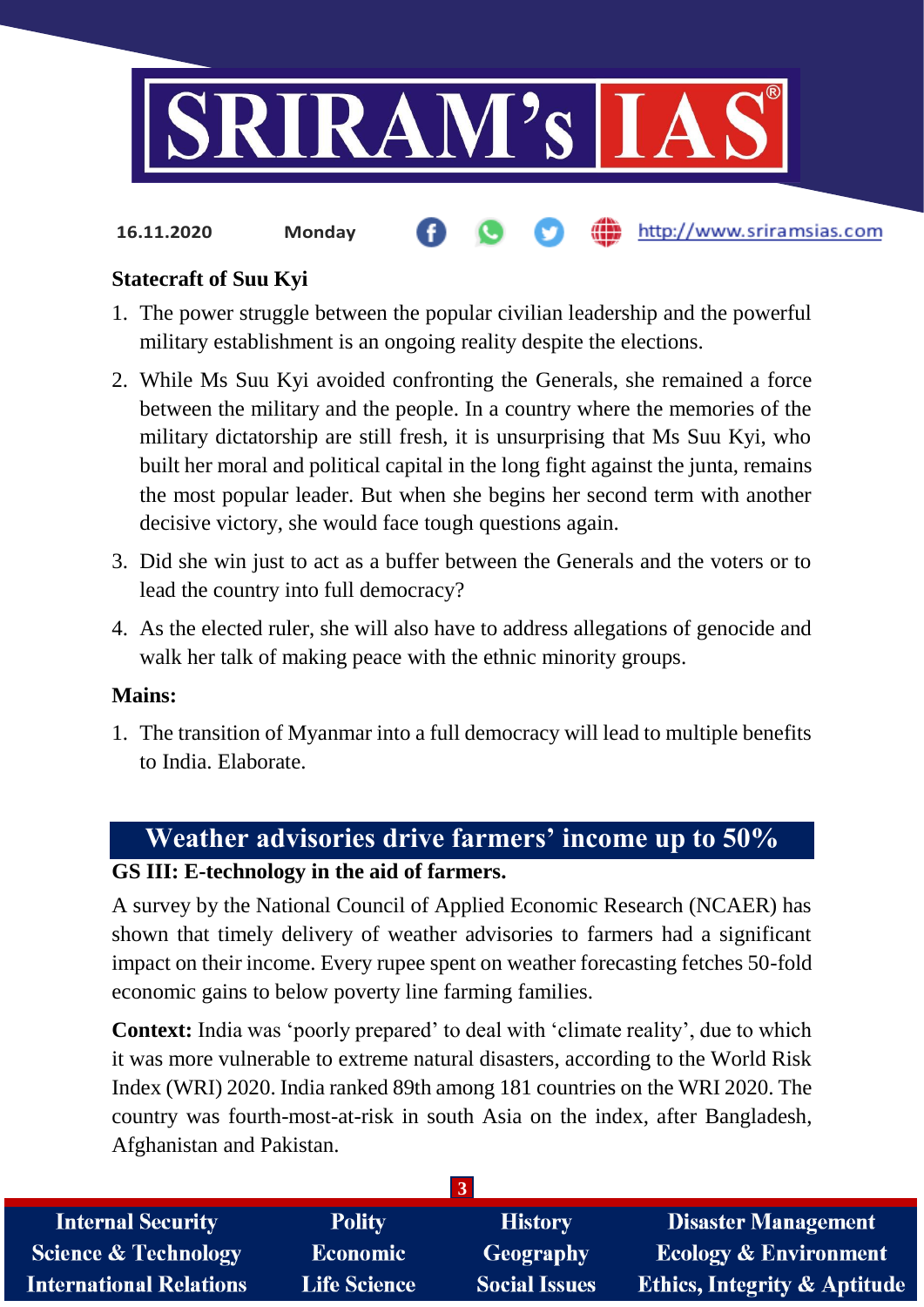

**16.11.2020 Monday**

#### http://www.sriramsias.com

# **Highlights:**

- 1. The survey was done to gauge the economic impact of India's investments on the National Monsoon Mission (NMM) and High-Performance Computing Facilities (HPC).
- 2. It showed that farmers taking precautionary actions based on agrometeorology advisories from the government reported an increase in income of up to 50 per cent.
- 3. The India Meteorological Department and the Indian Council of Agricultural Research send district-level agrometeorological advisories to over 22 million farmers through a network of 130 agro-met field units.
- 4. These advisories also recommend suitable changes or advice for farm operations like management of sowing, changing crop variety, spraying pesticides for disease control and managing irrigation.
- 5. The NCAER survey especially investigated the effectiveness of agrometeorology advisories in mitigating risks in India's rainfed districts. These districts account for up to 40 per cent of the country's foodgrain production. They also host a significant percentage of India's poor.
- 6. According to the study, 98 percent farmers made modifications to at least one of the nine critical practices based on the weather advisories.
- 7. The nine practices included in the weather advisory were:
	- a. Change variety/breed of crop
	- b. Arrange for storage of harvest, depending on weather events
	- c. Hasten/delay harvesting according to forecasts
	- d. Change crop
	- e. Hasten/delay sowing
	- f. Change the schedule of ploughing/land preparation
	- g. Change the pesticide application schedule
	- h. Change the fertiliser application schedule
	- i. Change scheduled irrigation

| <b>Internal Security</b>        | <b>Polity</b>       | <b>History</b>       | <b>Disaster Management</b>              |
|---------------------------------|---------------------|----------------------|-----------------------------------------|
| <b>Science &amp; Technology</b> | <b>Economic</b>     | Geography            | <b>Ecology &amp; Environment</b>        |
| International Relations         | <b>Life Science</b> | <b>Social Issues</b> | <b>Ethics, Integrity &amp; Aptitude</b> |